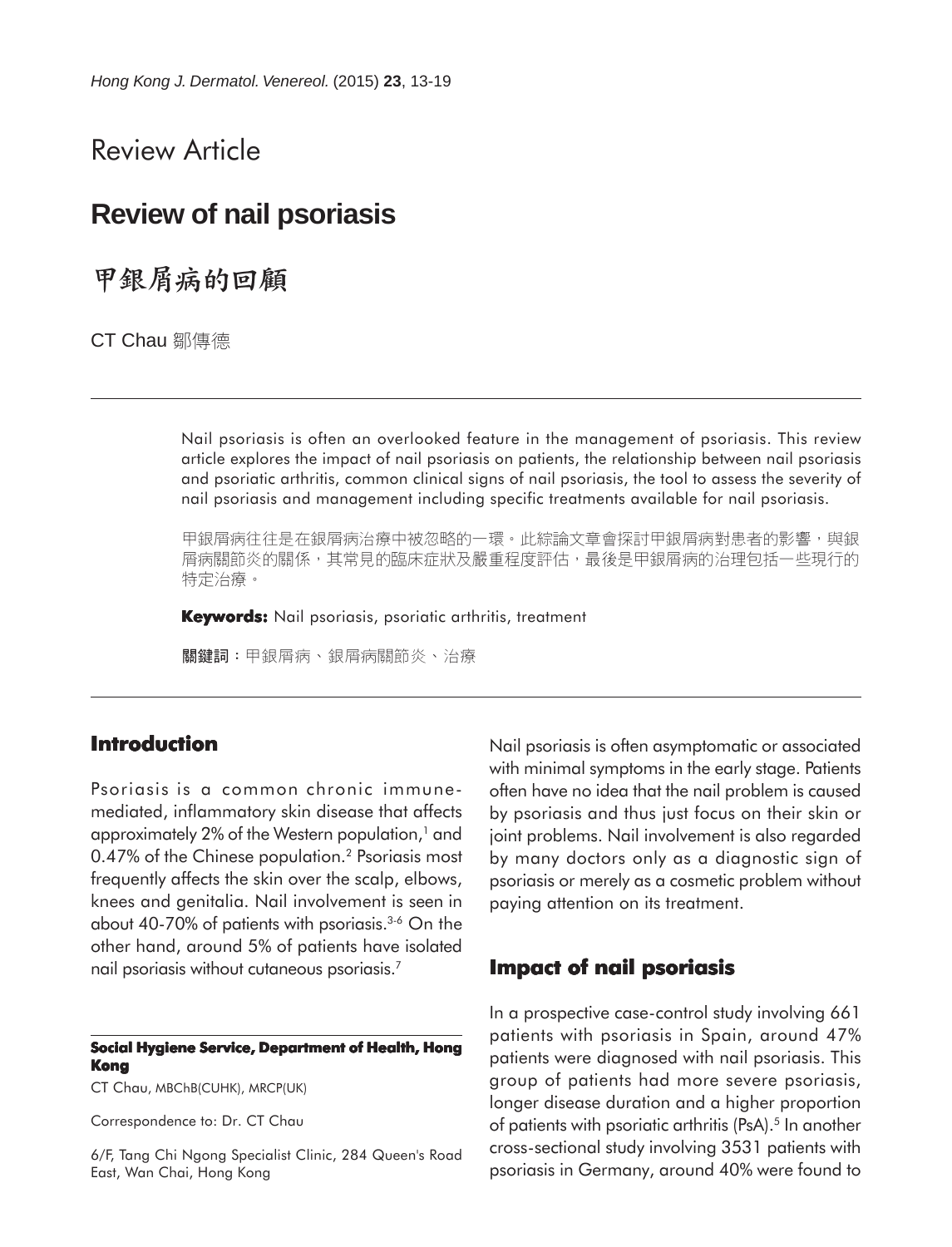have nail psoriasis. Similarly, patients with nail involvement were found to have greater severity of psoriasis, longer disease duration, higher frequency of PsA, more days off work due to psoriasis and greater impairment in their quality of life.<sup>6</sup>

Nail psoriasis can affect the quality of life of patients due to the pain caused by the diseased nails and periungual tissue, difficulty in performing fine manual tasks and the embarrassment or stigmatisation experienced by patients as nail conditions are highly visible. Therefore, management of psoriasis should include treatment of the nail disease as well.

### **Relationship with psoriatic arthritis**

Nail psoriasis was especially associated with PsA affecting the distal interphalangeal (DIP) joint.<sup>8</sup> This can be explained by a study using high resolution magnetic resonance imaging which showed that the extensor tendons, which cross the DIP joint, are connected with the nail matrix via tendinous fibres. In the early phase of PsA, there is nearly always enthesitis of the DIP joint. This inflammatory process could easily affect the nail matrix due to their close anatomical relationship. <sup>9</sup> Therefore, routine assessment of a patient with nail psoriasis should include an enquiry about symptoms of inflammatory joint pain and a brief examination for any signs of PsA.

# **Clinical signs of nail psoriasis**

The nail unit is made up of several parts; nail plate, nail bed, hyponychium, nail matrix, nail folds, cuticle and distal phalangeal bones. The nail plate is formed primarily from the nail matrix, with secondary contribution from the nail bed.<sup>10</sup> Most of the lesions in nail psoriasis are the result of inflammation in the nail matrix and/or nail bed (Table 1).

The most common sign in nail psoriasis is pitting, occurring in almost 70% of patients.<sup>11</sup> Nail pitting is due to psoriatic lesions within the nail matrix, resulting in columns of parakeratotic cells in the stratum corneum that interfere with normal keratinisation. These columns are weaker than the surrounding area and shed off easily to leave pits in the nail plate as it grows out distally. Nail pitting is not specific to nail psoriasis and may be seen in other dermatoses such as alopecia areata and lichen planus. Other signs of nail psoriasis due to nail matrix inflammation include lunula erythema, leukonychia and nail plate crumbling.

For nail psoriasis signs due to nail bed disorders, onycholysis is the most common one.<sup>11</sup> Onycholysis in psoriasis is due to psoriatic lesions of the nail bed extending to the hyponychium and subsequently leading to shedding of weak parakeratotic cells from the stratum corneum. It usually starts distally and progresses proximally, causing a traumatic uplifting of the distal nail plate. Secondary microbial colonisation may occur. Onycholysis may be seen in many other conditions such as trauma, chronic paronychia and thyrotoxicosis. However, onycholysis with a proximal erythematous border is more specific for nail psoriasis.

Other signs of nail psoriasis due to nail bed inflammation include oil drop discolouration, subungual hyperkeratosis and splinter haemorrhage. The oil drop sign or salmon patch appears as a translucent yellow-red discolouration in the nail bed resembling a drop of oil under the nail plate. It is the most specific sign of nail

| Table 1. Clinical signs of nail psoriasis |  |  |  |
|-------------------------------------------|--|--|--|
|-------------------------------------------|--|--|--|

| <b>Nail matrix psoriasis</b> | <b>Nail bed psoriasis</b> |  |  |
|------------------------------|---------------------------|--|--|
| Pitting                      | Onycholysis               |  |  |
| Lunula erythema              | Oil drop discolouration   |  |  |
| Leukonychia                  | Subungual hyperkeratosis  |  |  |
| Nail plate crumbling         | Splinter haemorrhage      |  |  |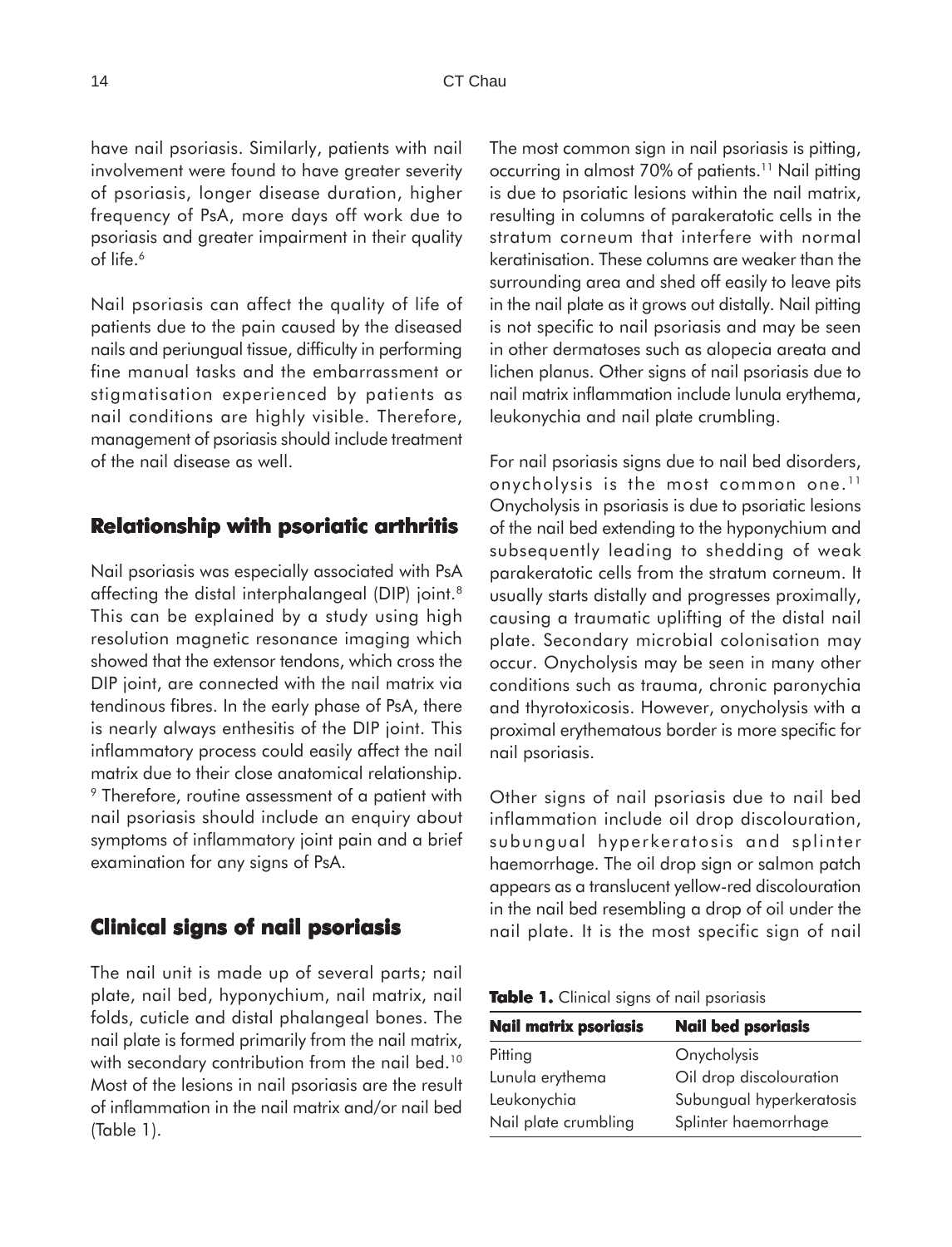psoriasis. Subungual hyperkeratosis is due to excessive proliferation of keratinocytes in the nail bed that fail to shed off from the stratum corneum. It is also commonly seen in onychomycosis which may co-exist with nail psoriasis. Splinter haemorrhages are longitudinal black lines due to minute foci of capillary haemorrhage between the nail bed and the nail plate. It is analogous to the Auspitz sign of cutaneous psoriasis.

### **Assessment of nail psoriasis**

The Psoriasis Area and Severity Index (PASI) score is widely used for the assessment of psoriasis but it does not encompass an assessment of nail psoriasis. To assess the severity of nail lesions, Rich et al introduced the Nail Psoriasis Severity Index (NAPSI) which divides the nail into four imaginary quadrants (Figure 1). Each quadrant is rated with 0 or 1, based on the absence or presence of pathological signs resulting from involvement of the nail matrix and the nail bed. Therefore, NAPSI ranges from 0 to 8 for one nail and 0 to 160 for 20 nails.<sup>12</sup> Although it is timeconsuming to use in clinical practice, NAPSI has significantly helped to standardise the outcome assessment of therapeutic studies.

### **Management of nail psoriasis**

In patients with nail changes affecting individual fingers or toes, onychomycosis should be ruled out with a plain specimen and fungal culture. If the nail changes are of uncertain origin, without accompanying skin changes, a biopsy may be useful in order to confirm the diagnosis. For confirmed cases of nail psoriasis, patients should also be evaluated for the possibility of PsA because of their close association.

The Koebner phenomenon is well-known to occur in psoriasis and it may also affect patients with nail psoriasis. Patients should be informed that meticulous nail care and measures to protect the

nails can be an important part of treatment success. These include protecting the fingernails by wearing gloves when handling chemically or physically aggressive materials at home or at work. Patients should preferably keep their fingernails and toenails short. Injuries to the nails, especially the cuticles, should be avoided. When washing the hands, it is important to dry off the tips of the fingers carefully to absorb any moisture that may get under the fingernails. Patients who have nail psoriasis of the toes should wear non-occlusive footwear that reduce the pressure on the feet. Routine visits to a podiatrist may be indicated in patients with severe disease because this can help avoid mistakes in proper nail and foot care.



**Figure 1.** NAPSI calculation − each nail is divided in four quadrants and the presence of lesion(s) of nail matrix (M) or nail bed (B) is counted as 1 point (max 2 points for each quadrant, 8 points for each nail).

M (nail matrix disorders): pitting, lunula erythema, leukonychia, crumbling.

B (nail bed disorders): onycholysis, oil drop, hyperkeratosis, splinter haemorrhage.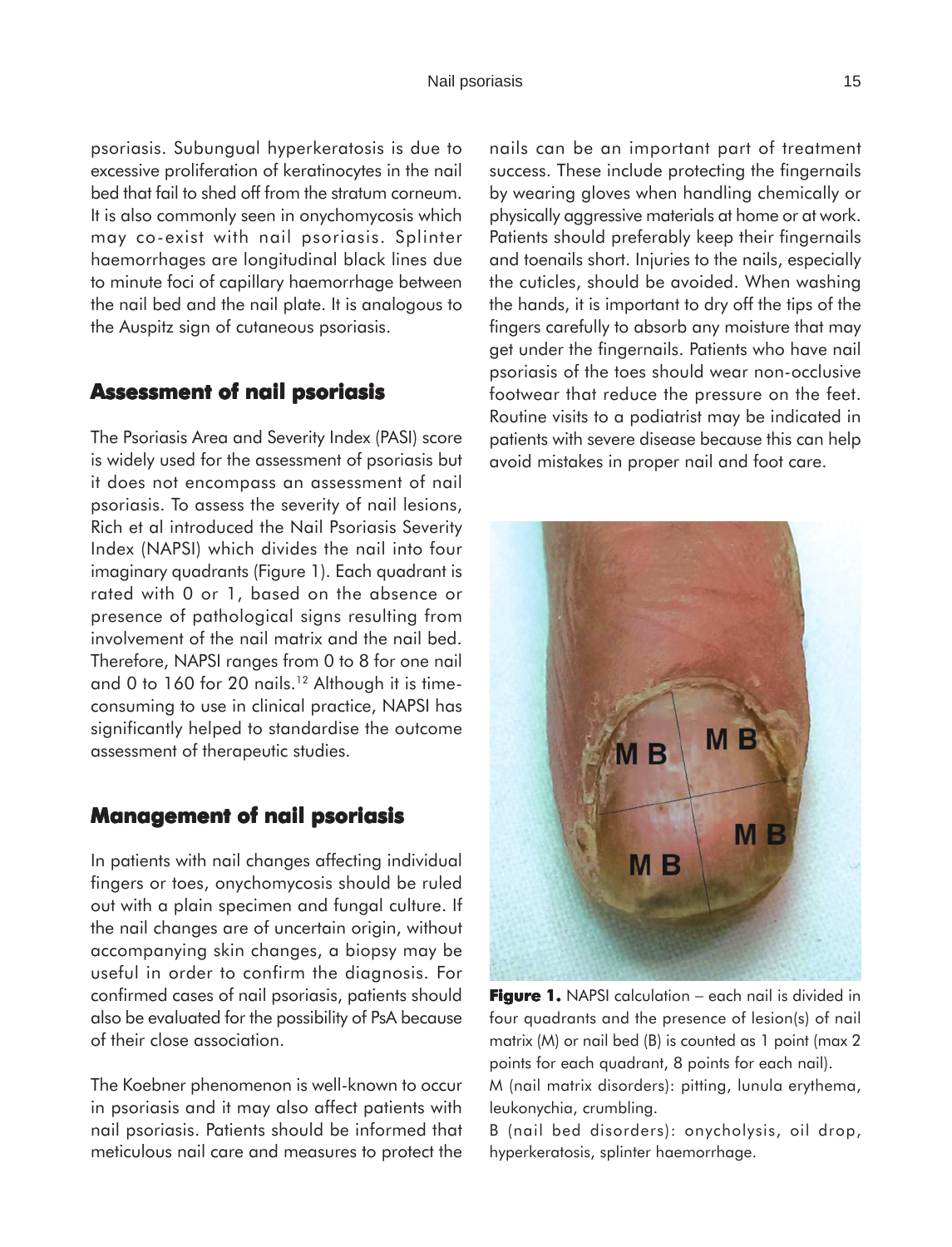# **Specific treatment of nail psoriasis**

There is a common perception that nail psoriasis is very difficult to treat, thus only a minority of patients received specific treatments for it. However, various studies in the literature suggest that effective treatments do exist. Treatments include topical agents, intralesional injection, phototherapy and systemic agents (Table 2). The choice of the treatment depends on various factors which may include the patient's factors such as age, co-morbidities, regular medications and treatment preferences. Knowing the pathological origin (i.e. nail matrix or nail bed psoriasis) of specific clinical signs will facilitate the use of appropriate therapy that target that site, hence maximising therapeutic efficacy. Generally speaking, topical agents and intralesional injections are indicated for mild to moderate nail psoriasis and systemic agents are indicated for severe disease, especially if there are concomitant severe psoriatic skin lesions or PsA.

#### *Topical agents*

The problem with topical therapy is that it is difficult to achieve a sufficiently high concentration of antipsoriatic agent in the nail bed or nail matrix due to their anatomical structure. As a result, nail psoriasis takes at least months to show any improvement. This gives the patients a perception that the topical agent is not effective, thus affecting their treatment compliance. Hence, it is important to inform the patients about this expected slow response and to maintain their motivation and discipline to complete the therapeutic course.

Corticosteroids – The most commonly used topical agents in the treatment of nail psoriasis are corticosteroids which may be applied as a cream or solution to the nail fold and periungual regions, if necessary under occlusion. The response rates vary, depending on the strength of the steroid and duration of treatment.13-18 In a study by Rigopoulos et al, an 82% improvement of NAPSI for oil drop, 66% for pitting and hyperkeratosis and 50% for onycholysis was reported for clobetasol propionate

0.05% cream after 12 weeks.<sup>18</sup> Potential side effects of prolonged use of potent topical corticosteroids include cutaneous atrophy, erythema, telangiectasias, striae, tachyphylaxis and distal phalangeal atrophy.

Calcipotriol - A case series of 24 patients with nail psoriasis which investigated the safety and efficacy of topical calcipotriol showed that it reduced onycholysis, hyperkeratosis and nail discolouration.<sup>19</sup> There were also studies supporting the use of combination therapy with calcipotriol and corticosteroid for nail psoriasis.16,20 The advantage of combination therapy is to reduce the possible side effects of topical corticosteroids. Calcipotriol is relatively safe with possible minor side effects of local irritation, erythema and burning.

Fluorouracil, Dithranol, Tazarotene - There are conflicting results in the literature on the treatment of nail psoriasis with these agents. So far, there is still insufficient evidence to recommend their use for nail psoriasis.21-24

#### Table 2. Specific treatment of nail psoriasis

#### **Topical treatments:**

- 1. Corticosteroids
- 2. Calcipotriol
- 3. Fluorouracil
- 4. Dithranol
- 5. Tazarotene

#### Intralesional corticosteroid injection

Phototherapy:

- 1. Systemic PUVA
- 2. Topical PUVA

#### Systemic treatments:

- 1. Ciclosporin
- 2. Acitretin
- 3. Methotrexate
- 4. Biologic agents:
	- i. Infliximab
	- ii. Adalimumab
	- iii.Etanercept
	- iv.Ustekinumab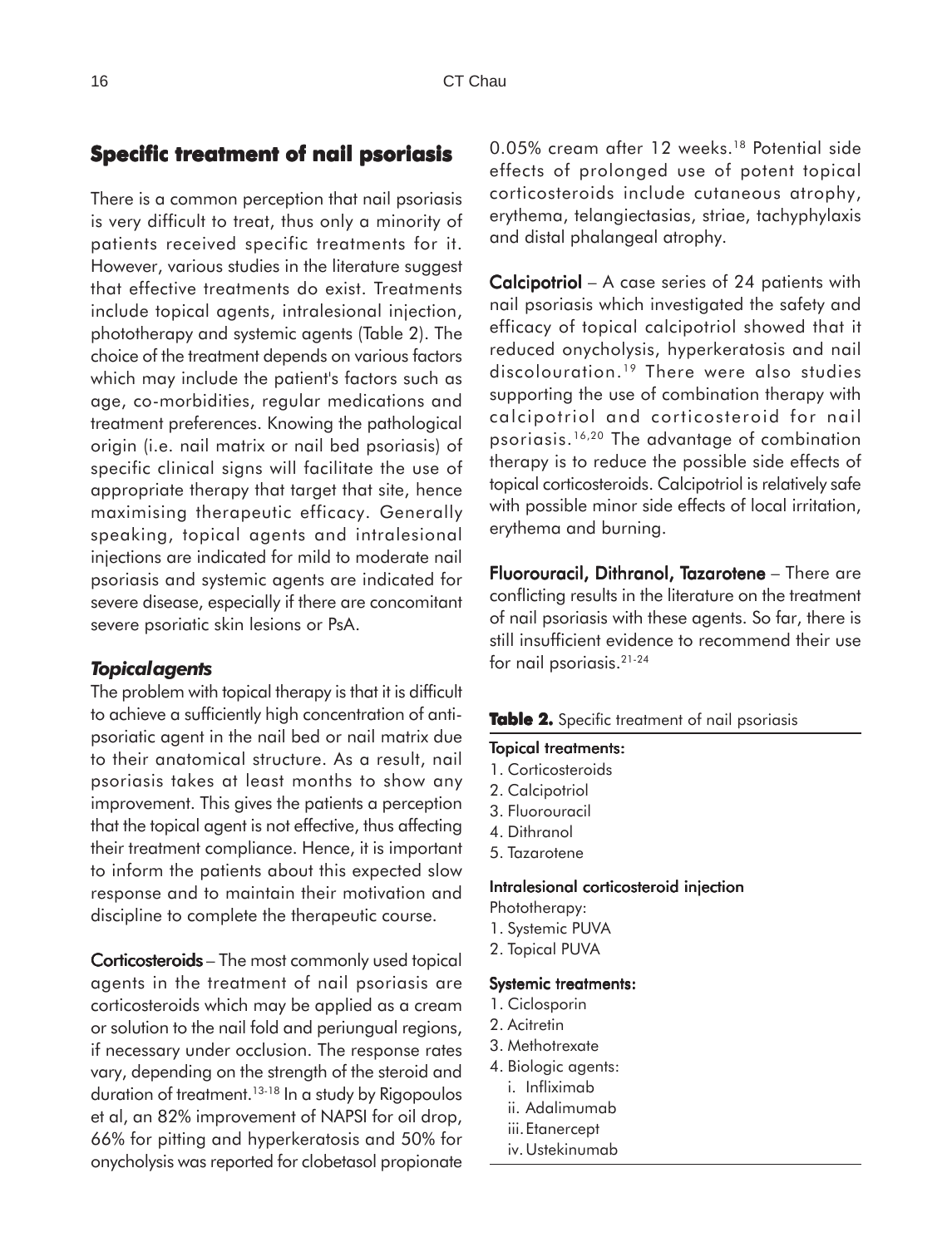### *Intralesional therapy*

Intralesional steroid injection is an effective treatment of nail psoriasis especially if the nail matrix is involved. To target psoriatic lesions originating from the nail matrix such as pitting, it can be accessed from the overlying proximal nail fold. The nail bed can be accessed from the lateral nail folds. The procedure should be preceded by ring block or distal block anaesthesia as it is invariably very painful. Most patients prefer the Dermo-jet syringe over needle injections as it is significantly less painful. Triamcinolone acetonide is the most commonly used corticosteroid, at concentrations ranging from 2.5 to 10 mg/ml. Studies showed that 70-90% of psoriatic patients with both nail matrix and nail bed lesions responded to intralesional steroids. However, onycholysis was more difficult to treat than the other psoriatic lesions, with only 20-55% of patients responding.25-28 Apart from pain, the possible side effects of intralesional corticosteroid injection include nail atrophy, subungual haemorrhage or even tendon rupture.

#### *Phototherapy*

Phototherapy has also effectively been used against nail psoriasis. UVA light is able to penetrate the nail bed and the hyponychium. Published case series have shown that continuous irradiation can achieve moderate improvement in onycholysis as well as nail discolouration and subungual hyperkeratosis. In one study on systemic PUVA therapy, symptoms improved by around 50% in 70% of treated patients.29 Another study on topical PUVA therapy showed that four out of five treated patients had significant improvement in onycholysis and nail pitting decreased.<sup>30</sup>

#### *Systemic therapy*

Systemic therapy represents the next step in the therapeutic ladder in patients with nail psoriasis who have not responded to topical agents, intralesional therapy or phototherapy. Commonly used systemic agents include methotrexate, acitretin and ciclosporin. Biologic agents such as

infliximab, adalimumax, etanercept and ustekinumab have also shown promising results. Some of the studies supporting the use of these systemic agents for nail psoriasis are listed in Table 2.

Ciclosporin – In an uncontrolled study by Syuto et al on 16 patients, ciclosporin was given at a dosage of 3 mg/kg of body weight. Fourteen out of 16 patients had marked improvement, 10 out of 16 had significant improvement and two healed completely.31

Methotrexate – In a randomised study by Gümüşel et al, 34 patients received either methotrexate or ciclosporin for 24 weeks. A significant improvement was observed in the methotrexate group for nail matrix findings and in the ciclosporin group for nail bed findings. In terms of overall NAPSI scores, methotrexate and ciclosporin were comparable in their efficacy in treating nail psoriasis.<sup>32</sup>

Acitretin – Tosti et al gave 36 patients with isolated nail psoriasis low dose acitretin 0.2-0.3 mg/kg for six months, achieving an average NAPSI reduction of around 41%. Complete or nearly complete healing was achieved in almost 25% of patients. Acitretin particularly makes the nails thinner and therefore benefits patients with thickened nails and subungual hyperkeratosis.33

 $Infliximab - In a phase III, multicentre, double$ blind, placebo controlled study for the evaluation of long-term efficacy and safety of infliximab in patients with moderate to severe plaque psoriasis, infliximab led to complete eradication of nail psoriasis in 6.9% of patients within 10 weeks, 26.4% after 24 weeks and 44.7% after 50 weeks. The average reduction in NAPSI was 28.9% after 12 weeks of treatment and 51% after 54 weeks of treatment.34,35

Adalimumab – Van den Bosch et al reported that treatment led to an average NAPSI reduction of about 45% after 12 weeks of therapy and about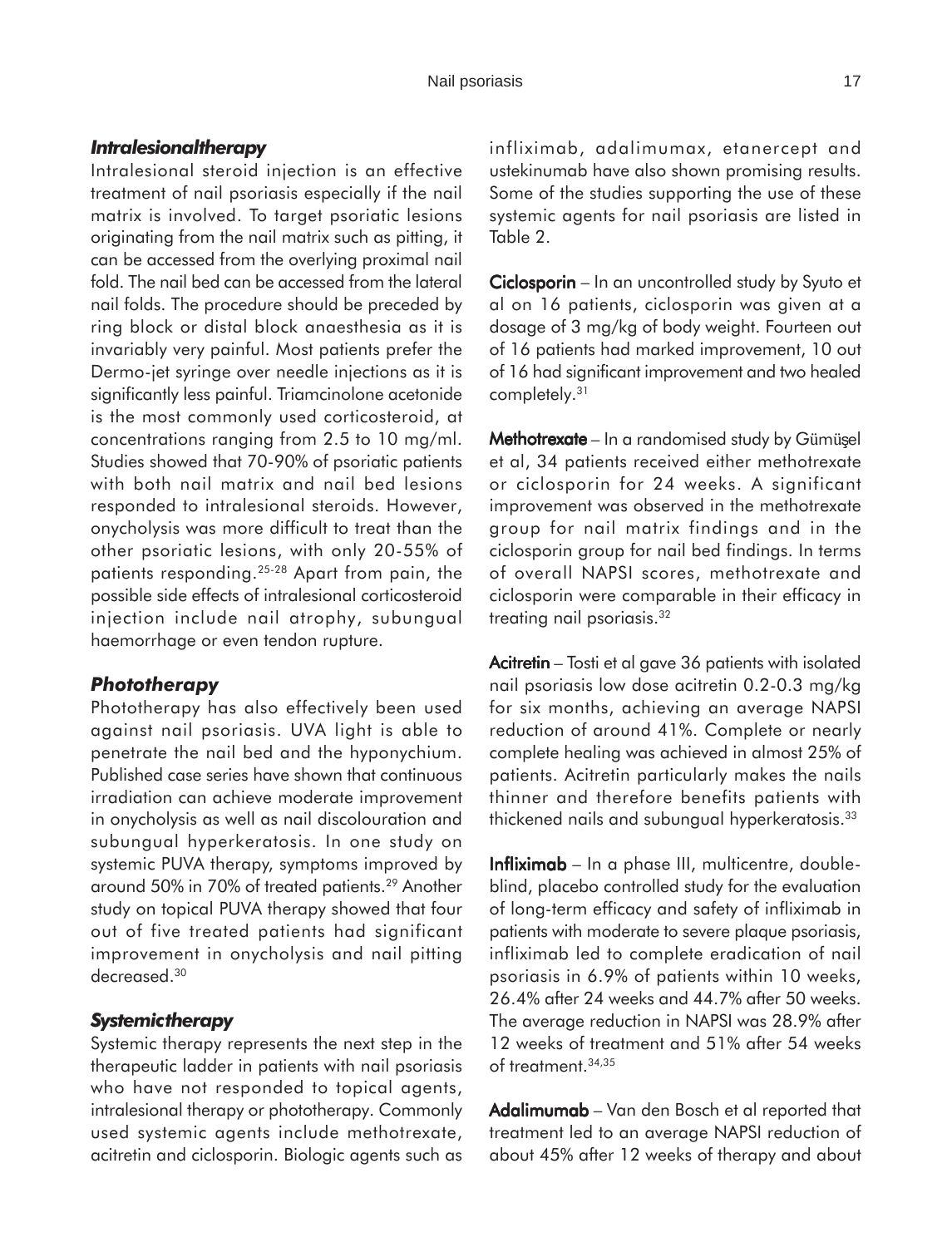65% after 20 weeks.36 A study by Thaci et al reported that after 16 weeks there was an average NAPSI reduction of 39.5%.37

**Etanercept** – In a post-hoc analysis by Luger et al, the administration of etanercept 25 mg twice weekly led to an average reduction in the NAPSI scores of around 51% after 54 weeks (711 patients with psoriasis, of whom 80% had nail involvement). The average NAPSI reduction after 12 weeks of therapy was 28.9%.<sup>38</sup>

Ustekinumab  $-$  In a phase III study, using a standard dosage of ustekinumab 45 mg, after 12 weeks of treatment, there was a reduction of the median NAPSI of around 25%; and after 24 weeks of around 50%.39

In clinical practice, we may consider systemic agents for patients with nail psoriasis under following conditions:

- 1) Psoriasis limited to the nails but failed topical/ intralesional therapy and associated with significant morbidities such as pain and functional impairment. The medical board of the National Psoriasis Foundation recommended the following agents in ranking order from highest enthusiasm to lowest: adalimumab, etanercept, ustekinumab, methotrexate, acitretin.40
- 2) Nail psoriasis together with moderate to severe cutaneous psoriasis. The recommendations for treatment were, in ranked order from highest enthusiasm to lowest: adalimumab, etanercept, ustekinumab, methotrexate, acitretin, infliximab.40
- 3) Nail psoriasis together with cutaneous psoriasis and psoriatic arthritis. The recommendations for treatment were, in ranked order from the highest to the lowest: adalimumab, etanercept, ustekinumab, infliximab, methotrexate.40

# **Conclusions**

Nail involvement is a predictor for a severe disease course in patients with psoriasis. As nail psoriasis can adversely affect the patient's quality of life and lead to significant functional impairment, its recognition and treatment should be given a greater emphasis.

## **References**

- 1. Gelfand JM, Gladman DD, Mease PJ, Smith N, Margolis DJ, Nijsten T, et al. Epidemiology of psoriatic arthritis in the population of the United States. J Am Acad Dermatol 2005;53:573.
- 2. Ding X, Wang T, Shen Y, Wang X, Zhou C, Tian S, et al. Prevalence of psoriasis in China: a population-based study in six cities. Eur J Dermatol 2012;22:663-7.
- 3. Augustin M, Krüger K, Radtke MA, Schwippl I, Reich K. Disease severity, quality of life and health care in plaquetype psoriasis: a multicenter cross-sectional study in Germany. Dermatology 2008;216:366-72.
- 4. Jiaravuthisan MM, Sasseville D, Vender RB, Murphy F, Muhn CY. Psoriasis of the nail: anatomy, pathology, clinical presentation, and a review of the literature on therapy. J Am Acad Dermatol 2007;57:1-27.
- 5. Armesto S, Esteve A, Coto-Segura P, Drake M, Galache C, Martinez-Borra J, et al. Nail psoriasis in individuals with psoriasis vulgaris: a study of 661 patients. [Article in Spanish]. Actas Dermosifiliogr 2011;102:365-72.
- 6. Augustin M, Reich K, Blome C, Schäfer I, Laass A, Radtke MA. Nail psoriasis in Germany: epidemiology and burden of disease. Br J Dermatol 2010;163:580-5.
- 7. Gladman DD, Anhorn KB, Schachter RK, Mervart H. HLA antigens in psoriatic arthritis. J Rheumatol 1986; 13:586-92.
- 8. Jones SM, Armas JB, Cohen MG, Lovell CR, Evison G, McHugh NJ. Psoriatic arthritis: outcome of disease subsets and relationship of joint disease to nail and skin disease. Br J Rheumatol 1994;33:834-9.
- 9. Tan AL, Grainger AJ, Tanner SF, Emery P, McGonagle D. A high-resolution magnetic resonance imaging study of distal interphalangeal joint arthropathy in psoriatic arthritis and osteoarthritis: are they the same? Arthritis Rheum 2006;54:1328-33.
- 10. Jiaravuthisan MM, Sasseville D, Vender RB, Murphy F, Muhn CY. Psoriasis of the nail: anatomy, pathology, clinical presentation, and a review of the literature on therapy. J Am Acad Dermatol 2007;57:1-27.
- 11. Tham SN, Lim JJ, Tay SH, Chiew YF, Chua TN, Tan E, et al. Clinical observations on nail changes in psoriasis. Ann Acad Med Singapore 1988;17:482-5.
- 12. Rich P, Scher RK. Nail Psoriasis Severity Index: a useful tool for evaluation of nail psoriasis. J Am Acad Dermatol 2003;49:206-12.
- 13. Baran R, Tosti A. Topical treatment of nail psoriasis with a new corticoid-containing nail lacquer formulation. J Dermatolog Treat 1999;10:101-204.
- 14. Piraccini BM, Tosti A, Iorizzo M, Misciali C. Pustular